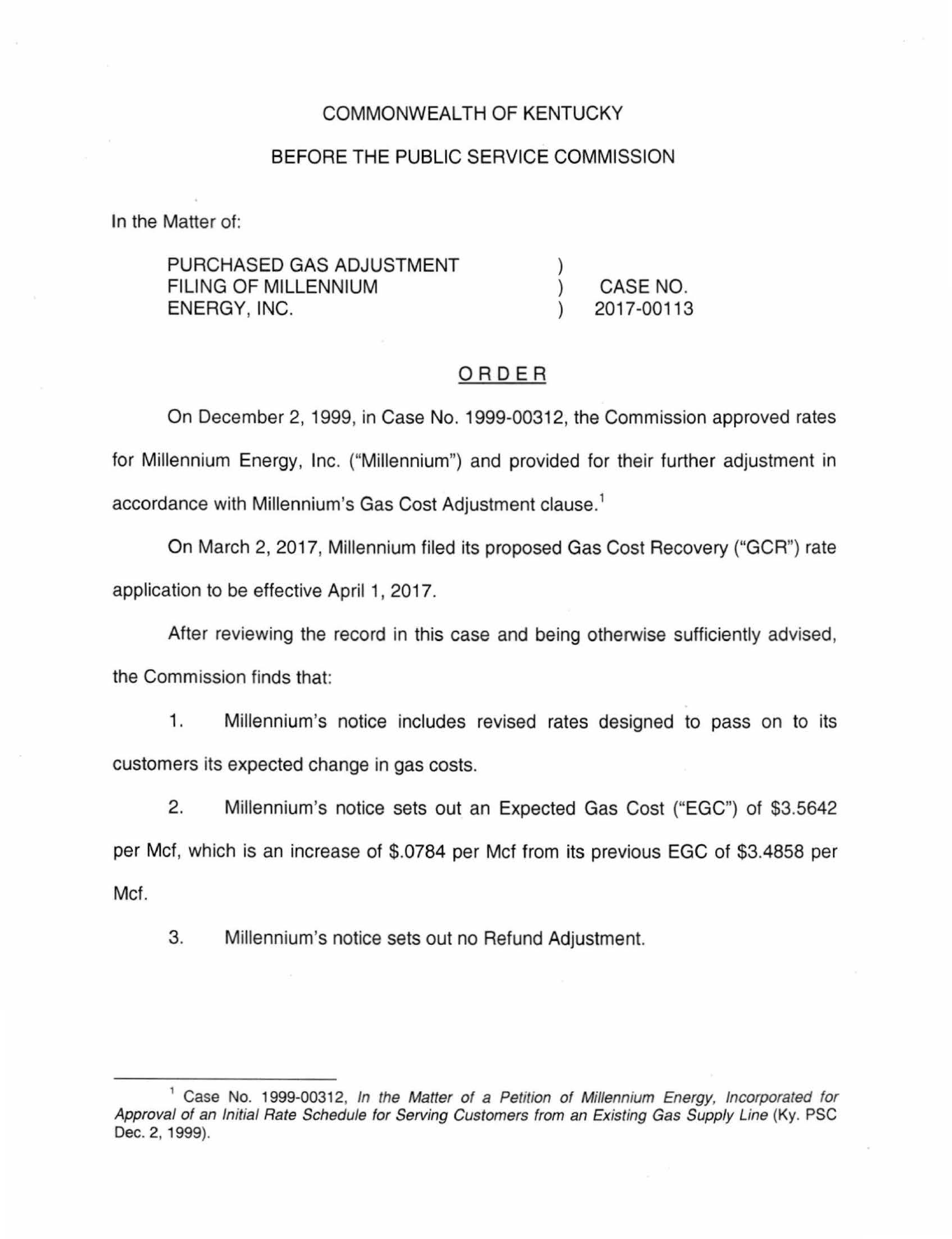4. Millennium's notice sets out a current quarter Actual Adjustment (''AA'') of \$.1581 per Mcf. Millennium's total AA is \$.0031 per Mcf, which is an increase of \$.3481 per Met from the previous total AA of (\$.3450) per Mcf.

5. Millennium's notice sets out a current quarter Balance Adjustment ("BA") of \$.0040 per Met. Millennium's total BA is \$.0031 per Met, which is an increase of \$.0029 per Mcf from the previous total BA of \$.0002 per Mcf.

6. Due to a spread sheet error, Millennium's notice sets out a GCR rate of \$3.6085 per Met. Millennium's corrected GCR rate is \$3.5704 per Met, which is an increase of \$.4294 per Met from the previous GCR rate of \$3.1410 per Met.

7. The corrected rates set forth in the Appendix to this Order are fair, just, and reasonable and should be approved for service rendered by Millennium on and after April 1, 2017.

IT IS THEREFORE ORDERED that:

 $\sim$ 

1. The rates proposed by Millennium are denied.

2. The rates set forth in the Appendix to this Order are approved for service rendered on and after April 1, 2017.

3. Within 20 days of the date of this Order, Millennium shall file with this Commission, using the Commission's electronic Tariff Filing System, revised tariff sheets setting out the rates approved herein and reflecting that they were approved pursuant to this Order.

-2- Case No. 2017-00113

 $\lambda_{\rm B}$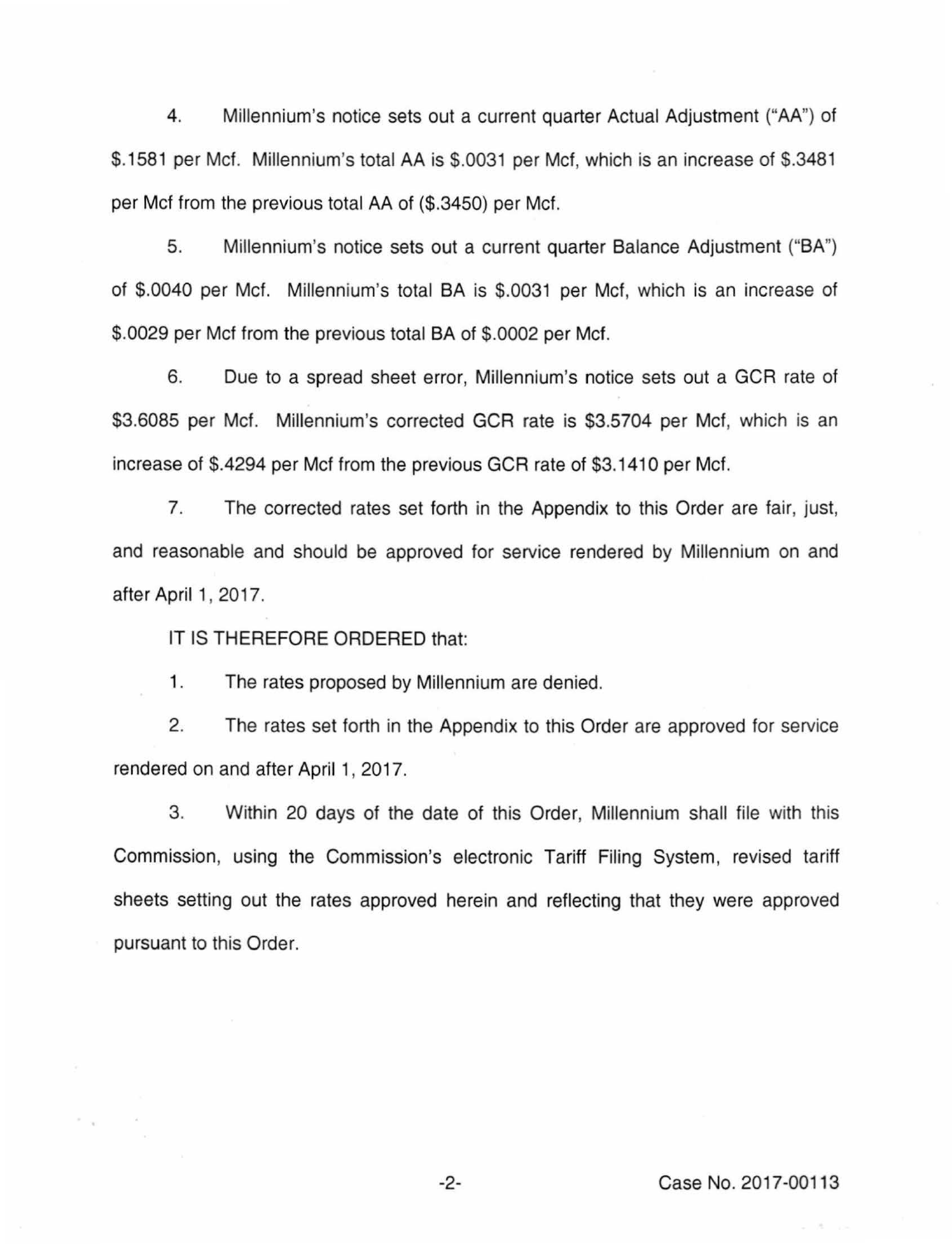# By the Commission



**ATTEST:** theres **Executive Director** 

Case No. 2017-00113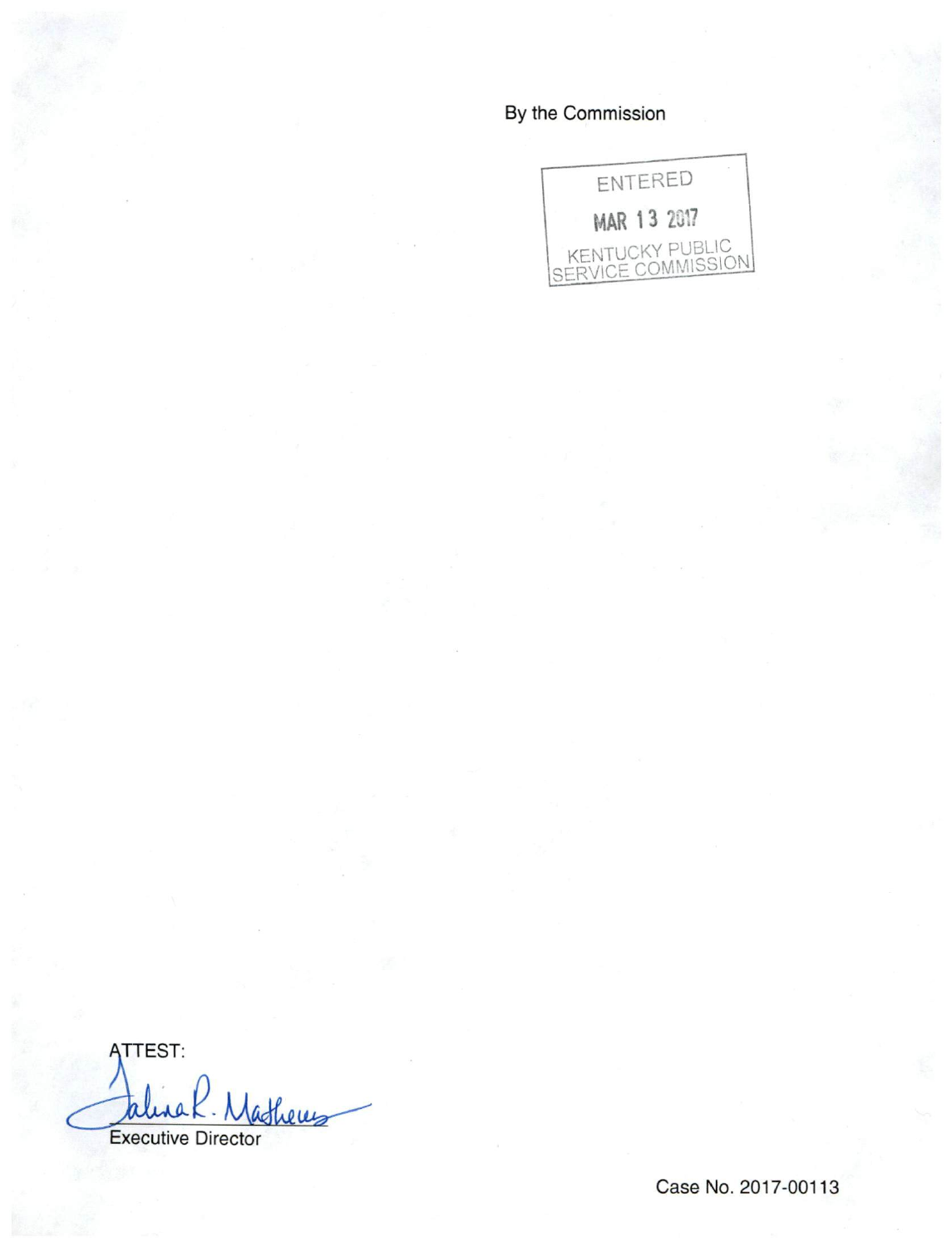#### APPENDIX

# APPENDIX TO AN ORDER OF THE KENTUCKY PUBLIC SERVICE COMMISSION IN CASE NO. 2017-00113 DATED **MAR 1 3 2017**

The following rates and charges are prescribed for the customers in the area served by Millennium Energy, Inc. All other rates and charges not specifically mentioned herein shall remain the same as those in effect under authority of this Commission prior to the effective date of this Order.

## **Residential**

 $\omega$ 

|                                   | <b>Base Rate</b>        | <b>Gas Cost</b><br>Recovery<br>Rate | Total               |
|-----------------------------------|-------------------------|-------------------------------------|---------------------|
|                                   |                         |                                     |                     |
| <b>Customer Charge</b><br>All Mcf | 6.00<br>S<br>4.00<br>\$ | \$3.5704                            | 6.00<br>S<br>7.5704 |
| Commercial and Industrial         |                         |                                     |                     |
| <b>Customer Charge</b><br>All Mcf | \$20.00<br>3.00         | \$3.5704                            | \$20.00<br>6.5704   |